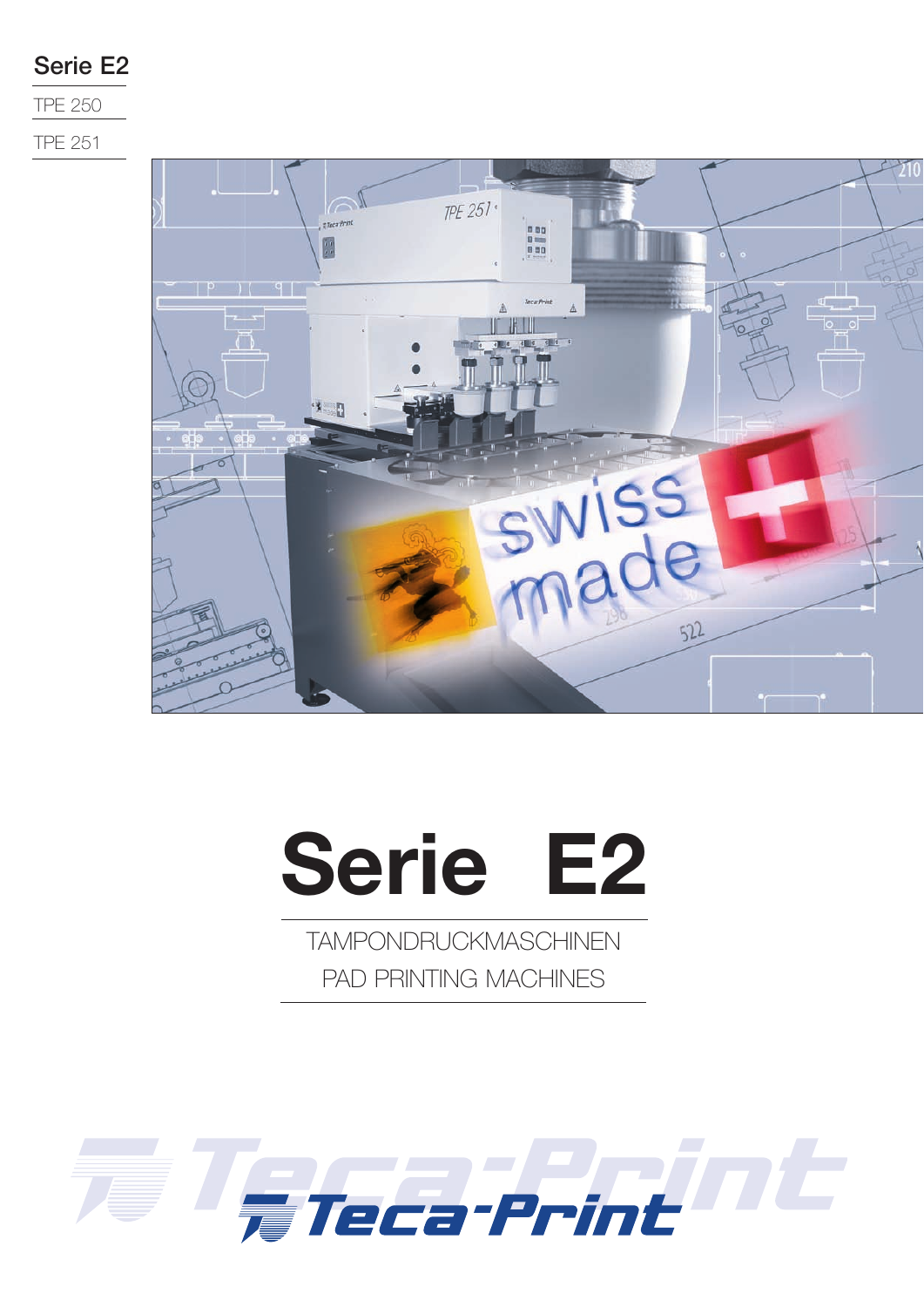### **Serie E2 und Peripheriegeräte Serie E2 and peripheral devices**



**TPE 251 mit Tamponreinigung TAC, Ovaltopf und Koordinatentisch KT 50 TPE 251 with pad cleaning device TAC, oval ink cup and coordinate table KT 50**



**TPE 250 auf Maschinensockel MS 250 mit Verschiebetisch VTP, Koordinatentisch KT 30 und Winkeltisch rastend**

**TPE 250 on machine base MS 250 with sliding table VTP, coordinate table KT 30 and angular table**



**TPE 250 mit Verdünnerzuführung TI 300 ausgerüstet für 2-Farbendruck TPE 250 with thinner injector TI 300 for 2 colours print**



**Tamponverschiebevorrichtung und Transfert Carré TFC-i 125 an TPE 251 für 4-Farbendruck**

**Pad sliding device and Transfert Carré TFC-i 125 on TPE 251 for 4 colours print**



**Drehtopfzylinder an TPE 251 für 3-Farbendruck an TPE 251**

**Rotating ink pot cylinder on TPE 251 for 3 colours print** 

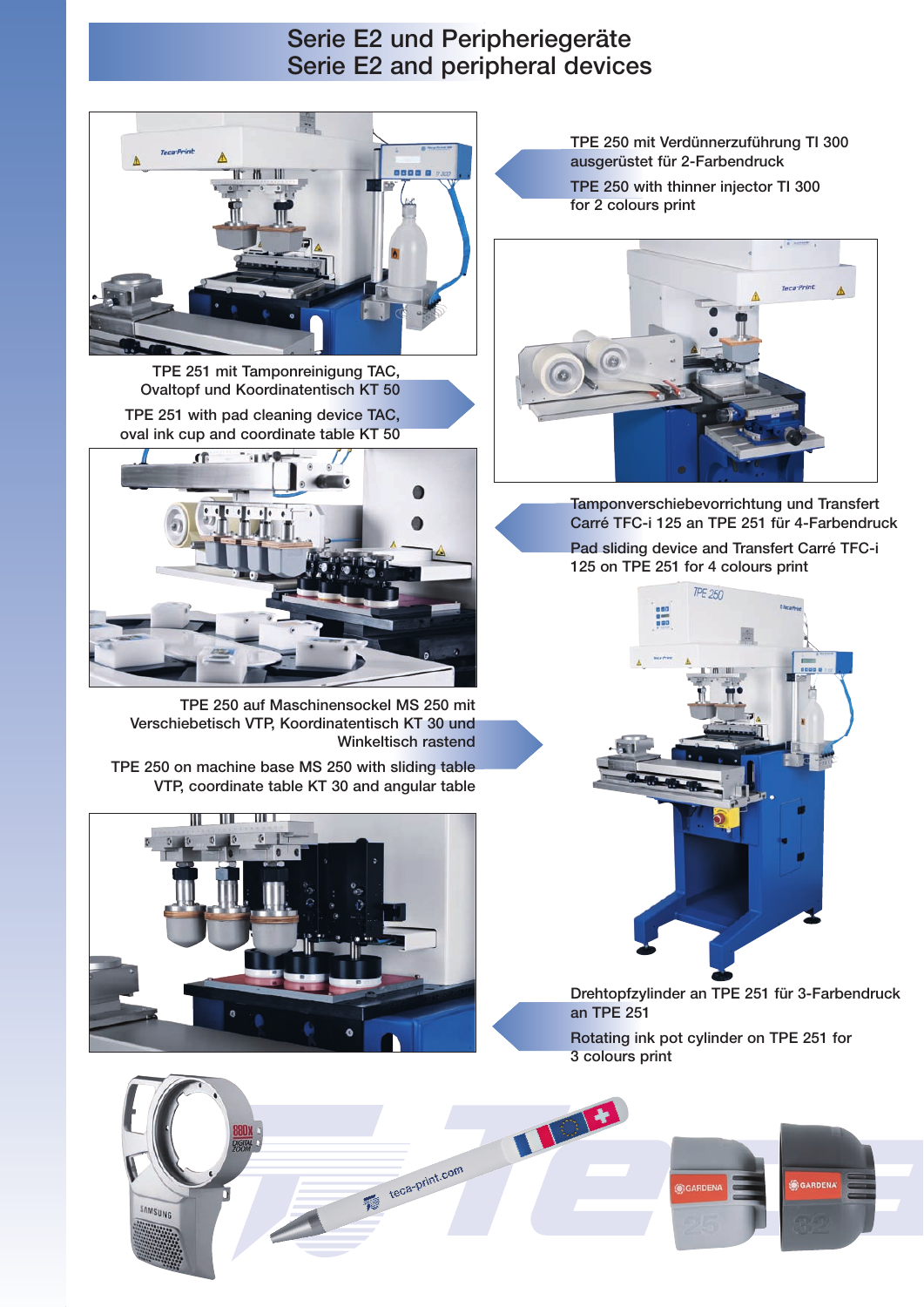### **Eigenschaften der Serie E2 Characteristics of the Serie E2**

- Die Maschinen der Serie E2 sind der Beweis für die Erreichung eines optimalen Preis-/Leistungsverhältnisses bei höchstem Stand der Technik. Erhältlich im offenen wie auch im geschlossenen Farbgebersystem eröffnen die Maschinen der Serie E2 nahezu unbegrenzte Einsatzmöglichkeiten in den unterschiedlichsten Bereichen. Die Vielseitigkeit wird unterstützt durch eine hohe Anzahl an Peripheriegeräten und Maschinenzubehör.

Profitieren Sie für Ihren 4-Farben-Druck zum Beispiel von einer ganz besonderen Kombination: Das Zusammenspiel aus Transfert Carré TFC-i 125 und Tamponverschiebevorrichtung, die bei getrenntem Einsatz jeweils für einen Zweifarbendruck konzipiert sind, ermöglicht den gleichzeitigen Druck von vier Farben, bei einer Taktzahl von bis zu 800 Stück pro Stunde. Das Transfert Carré TFC-i 125 benötigt nur acht Werkstückaufnahmen, bietet aber alle Vorteile dieses Peripheriegerätes, wie z.B. bequemes Einlegen und Entnehmen der Druckobjekte. Zwei der acht Druckstationen befinden sich jeweils vor der Druckmaschine. Durch den gleichzeitigen Einsatz der Tamponverschiebevorrichtung können in jeder Druckstation nacheinander zwei Farben abgegeben werden, so dass insgesamt ein 4-Farben-Druck entsteht.

Ob die Maschinen als Handarbeitsplatz genutzt oder in eine Anlage integriert werden, sie beweisen jederzeit ihre Stärke. Serienmässig sind viele Extras erhältlich, wie z.B. die automatische Tamponreinigung oder die Verdünnerzuführung TI 300.

- Teca-Print's Serie E2 Pad Printing Machines are cost-effective, yet technically sound pad printing machine options.

The E2 Pad Printing Machines offer a wide range of application possibilities within their sealed ink cup or covered inkwell machine options while providing comfortable, easy to use features, which will help to improve production and efficiency.

The interplay between the Transfert Carré TFC-i 125 and pad sliding device, both of which were designed for separate two colour printing applications, makes 4 colour printing with an output of up to 800 parts per hour possible.

The Transfert Carré TFC-i 125 requires only eight tooling fixtures and offers all the benefits of this peripheral device, e.g. an easy loading and unloading of the printed parts. The two print stations are located in front of the printing machine. By adding the pad sliding device, the machine will be able to print two colours on both of the two print stations, thus making a 4-colour printing possible.

Although the machine is a relatively cost-effective, stand-alone printing solution, it is robust and suitable even for integration into the automation process. Additional options such as the thinner injection unit TI 300 and pad cleaning device are available as usual.





## **Das Tampondruckverfahren The pad printing process**